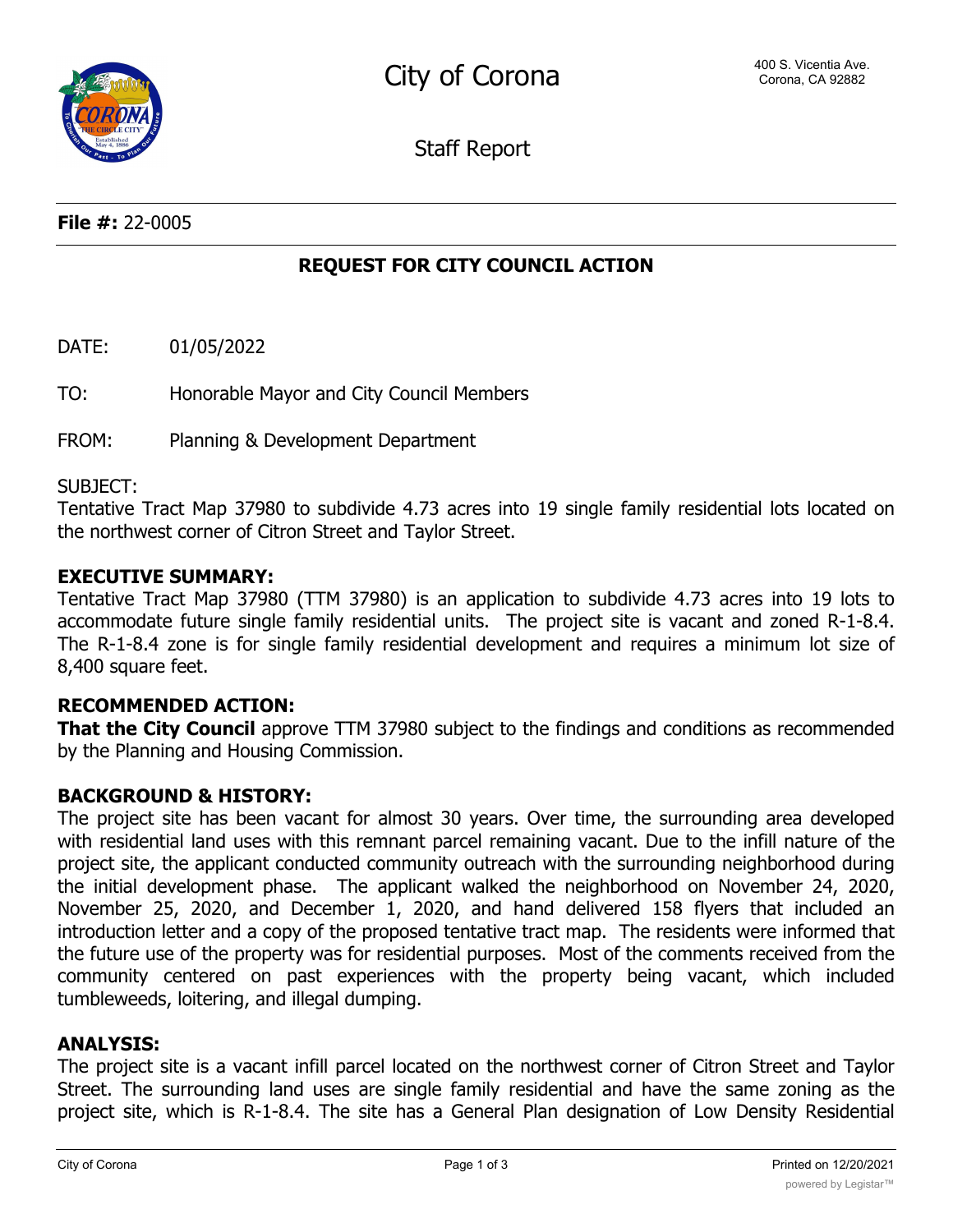#### **File #:** 22-0005

(LDR), which allows a residential density of 3 to 6 dwelling units per acre (du/ac). As proposed by TTM 37980, the 19 lots created on the 4.73 acres results in a density of 4.02 du/ac, which is consistent with the density range allowed by the General Plan.

The R-1-8.4 zone requires the following minimum standards for the creation of new single-family lots.

Lot Area: 8,400 square feet Lot Width: 70 feet, with an average of 75 feet Lot Depth: 100 feet

The lots proposed by TTM 37980 comply with the development standards of the zone.

#### Access and Public Improvements

TTM 37980 is designed to have lots facing Taylor Street and Citron Street. These lots are consistent with the current orientation of the adjacent lots in the surrounding, existing neighborhood. These lots will have driveway access on Taylor Street and Citron Street. Two new internal streets are proposed within the development and are an extension of Lorraine Drive and Susanne Street, which currently dead-end at the project site from the north and west, respectively. Both streets were designed to provide a future connection through the project site. The lots facing these streets will have driveway access that is consistent with the design of the other residential properties in the adjacent neighborhood.

The missing public improvements along the streets adjacent to the project site, such as missing roadway, curbs, gutters, landscaped parkways, and sidewalks will be constructed at the time of development of the project site and are required as a condition of approval to be guaranteed prior to the recordation of the map. Lorraine Drive and Susanne Street are required to have an overall rightof-way width of 60 feet, Taylor Street is required to have an overall right-of way width of 68 feet and Citron Street is required to have an overall right-of-away width of 64 feet.

# General Plan Consistency

TTM 37980 does not exceed the maximum density allowed by the General Plan for the LDR designation, which allows up to 6 du/ac. The project will have a density of 4.02 du/ac. Additionally, the subdivision is consistent with General Plan Policy LU-8.1 because it will facilitate the development of an infill site that is consistent with the zoning of the property and the surrounding neighborhood.

# **FINANCIAL IMPACT:**

The applicant paid the application processing fees of \$9,891.00 to cover the cost of the Tentative Tract Map.

# **ENVIRONMENTAL ANALYSIS:**

Per Section 15332 of the State Guidelines for implementing the California Environmental Quality Act (CEQA) and Section 3.22 of the City's Local CEQA Guidelines, a Notice of Exemption has been prepared for the project because the project qualifies as a Class 32 (In-Fill Development Projects) categorical exemption. The project is: a) consistent with the site's General Plan designation and